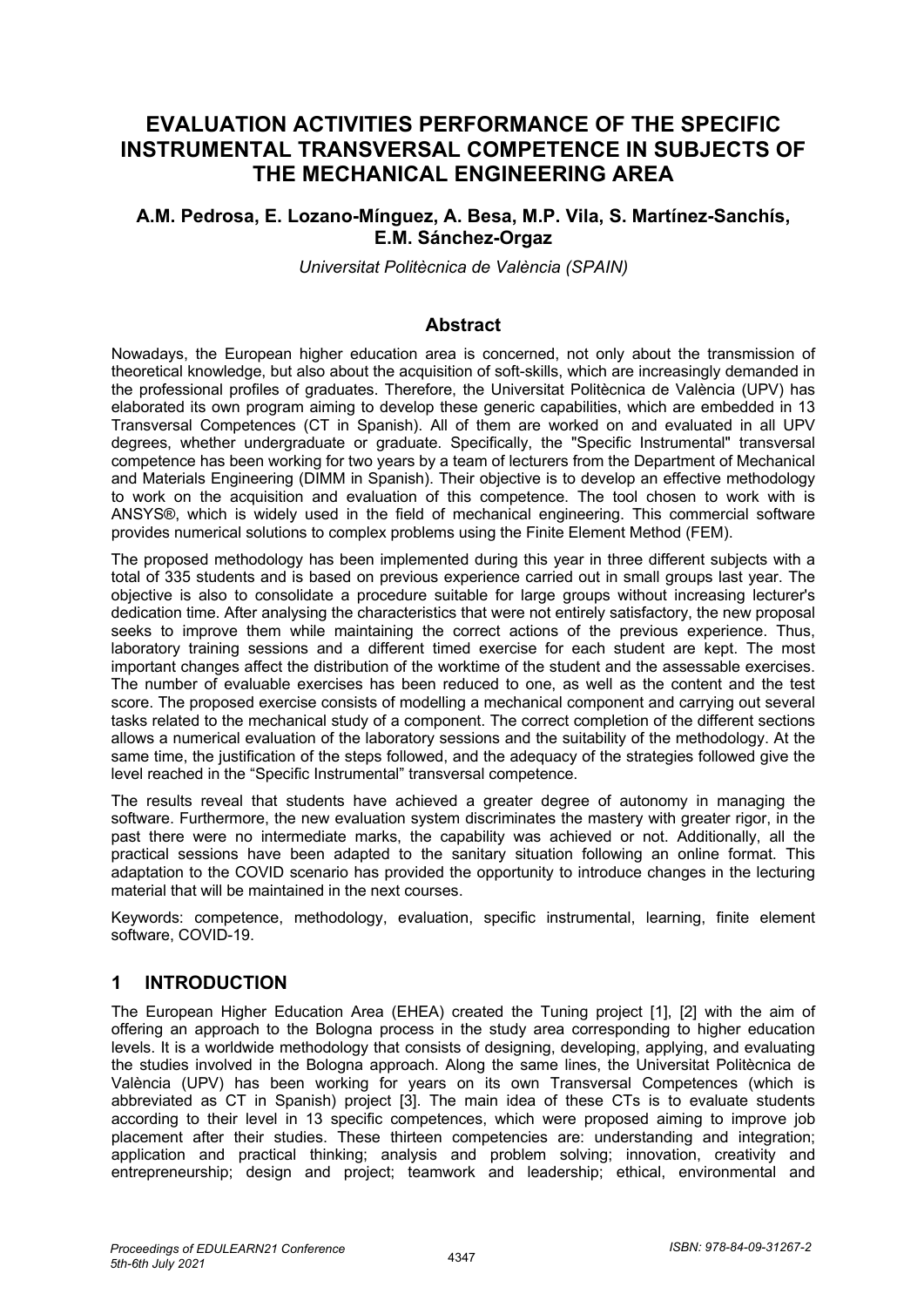professional responsibility; effective communication; critical thinking; knowledge of contemporary problems; lifelong learning; planning and time management; and specific instrumental (i.e. use of tools and technologies).

Based on the proposal of this methodology, the Institute of Education Sciences of the UPV carries out an annual call for Lecturing innovation, and Learning + Teaching, promoted by the Vice-Rector for Studies, Quality and Accreditation together with the Vice-Rector for Digital Resources and Documentation. Within this call is the Call for Educational Innovation and Improvement Projects (which is abbreviated as PIME in Spanish) [4].

Part of the Mechanical Engineering Department lecturers are currently participating in this PIME call. Their work is focused on the latest CT, i.e. the Specific Instrumental CT13. This competence aims to improve the student's skills in the identification and use of the most appropriate computer technologies and tools for the professional practice associated with each degree. Students must be able to utilise, integrate and combine them in order to solve a problem, carry out a project or an experiment. For this, certain subjects that work on CT13 have been selected, and the ability of students to acquire said competence has been evaluated after carrying out certain practical sessions. These are based on the management of a specific Mechanical Engineering software called ANSYS, that is based on the use of the Finite Element Method. The main idea is that the student is able to solve any mechanical problem raised using this software, together with their theoretical knowledge on the subject. The objective of this work is to propose an evaluation method capable of assessing the ability of students to solve these types of problems, in such a way that it clarifies whether the student has achieved the acquisition of the CT13.

# **2 OBJECTIVES**

The main goal of the current work is to guide students to achieve the capability of identifying the most suitable tools, the knowledge of their utilities and how to combine them to solve problems, carry out projects or experiments.

In addition, this work tries to consolidate a common methodology to work on and to evaluate the specific instrumental transversal competence (CT-13 according to the UPV standards [3]) in a similar way in the practical sessions of different subjects with groups of students of any size.

Moreover, the proposed methodology aims to be valid in both face-to-face and online teaching scenarios, considering that the trend opened after the global pandemic situation places flexibility as a necessary characteristic on education in the close future.

# **3 METHODOLOGY**

The specific instrument selected is the commercial software ANSYS® [5]. This simulation software allows to model and solve any problem in physics that can be model with partial derivative equations. For this reason, ANSYS® is a powerful tool commonly used in the professional tasks of a mechanical engineer by predicting the behave of a mechanical system, among others. As it is an applied modelling and calculation tool, the proposed methodology exclusively affects the practical sessions of the subjects.

## **3.1 Previous experience**

During the first year (Course 19-20), the experience was carried out in three subjects with less than 20 students each of them [6]. In the practical sessions, students followed a very detailed guide where all the steps were deeply explained. They also could check their work by comparing part of their partial results with those in the booklet. Students did not model exactly the same system, some differences appear between the exercises, such as the geometry (Figure 1a)), the value of the applied pressure (Figure 1b)) or a parameter that students had to select freely as the size of the elements.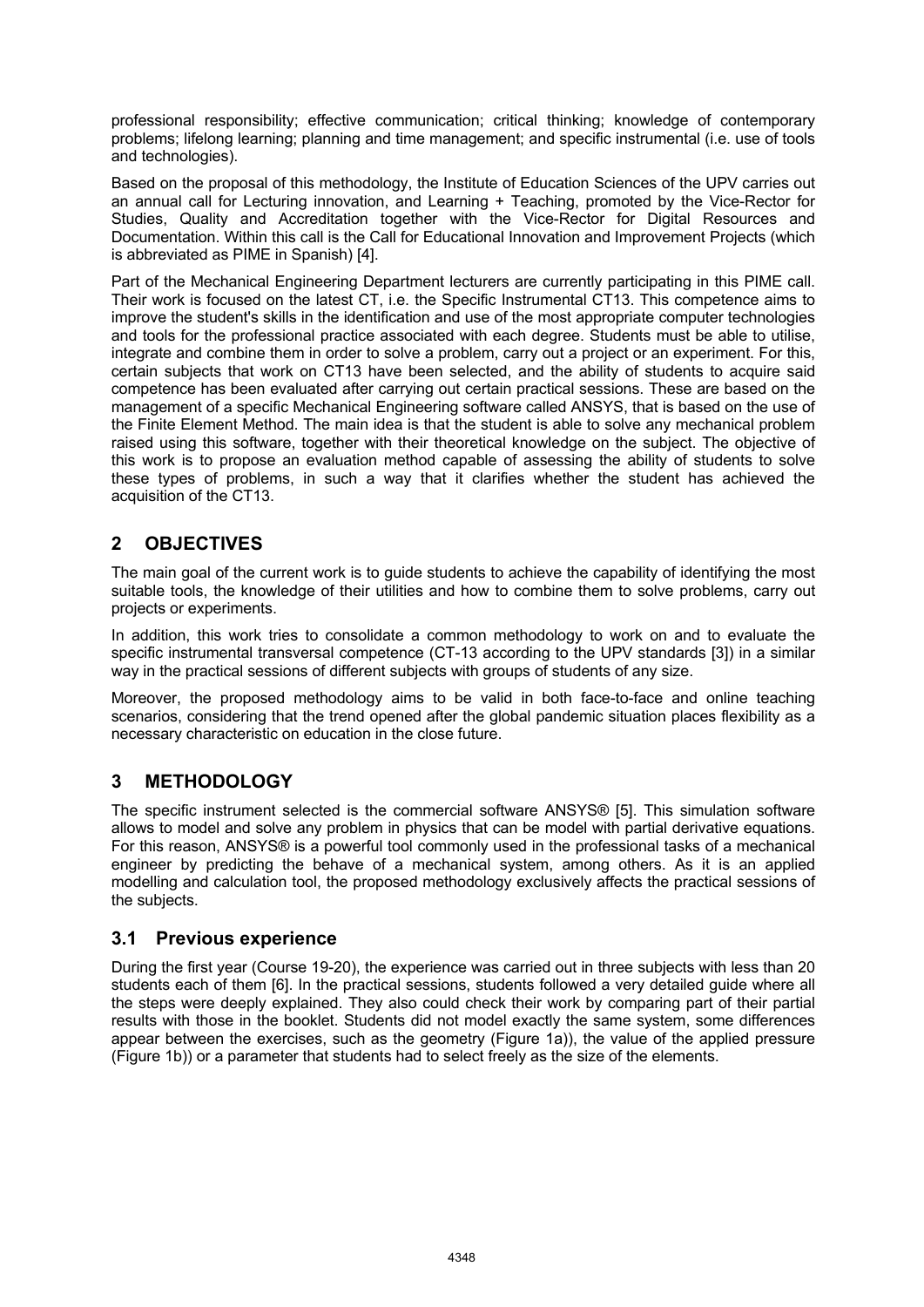

*Figure 1. Differences between models: a) In geometry; b) In boundary conditions*

In the guided sessions, students uploaded several files according to the steps required to model the exercise (geometry, FE mesh, boundary conditions, solution of the calculation, etc.), and answered some questions related to the theory of the subject (value of the stress-concentration factor, proper theory to predict the failure depending on the material behaviour, etc.).

At the end of every practical session, students had to model and solve a similar problem (see Figure 2) without any instructions and to justify the selection of the parameters employed in the model. With this activity, students maintained an active attitude during the guided exercise to learn enough to solve the individual problem autonomously. Their explanations related to the followed steps could show their level of domain of the CT-13 competence.

That proposal was partially success. Regarding the students' attitude, in all the subjects they seemed to be more interested in learning during the practical lessons, comparing with the previous years without the unguided activity. Their attention was focused not only in reproducing each of the steps of the procedure but also in understanding the effect of each design parameter (symmetries, size of the elements, etc.) in the final solution. However, most of them could not finished the individual exercise during the practical session. The deadline for the task was extended, by cons, the authorship of the work could not be guaranteed. Over the last year, an evolution in the student's learning was observed, in the last sessions the deliveries on time increased and the delay time was reduced.

Regarding the required justification of the steps followed in the model, students did not seem to understand how to specify them, since most of them did not answered or gave vague answers.

In conclusion, the individual exercise made them to be aware during the practical sessions, so it had to be maintained, but some aspects had to be revised.

# **3.2 New proposal**

After the analysis of the previous experience the methodology has been redesigned in order to maintain the successful actions and try to improve those aspects less satisfactory.

### *3.2.1 Guided sessions*

The guided sessions follow a similar structure of the previous years but due to the pandemic, they have been adapted to online sessions. During the first fifteen minutes, the lecturer gives the general guidelines for modelling the piece on ANSYS®, then explains how to deliver the exercises and finally distributes the data to each student. After the general introduction, students can contact the lecturer to ask questions. To help the students' autonomy, the booklet has been reviewed. Paragraphs that students used to find more difficult to understand have been rewritten and added additional figures or links to videos. The deliver consists of uploading figures and files with the evidence of the steps followed and fulfilling a form with the theoretical questions.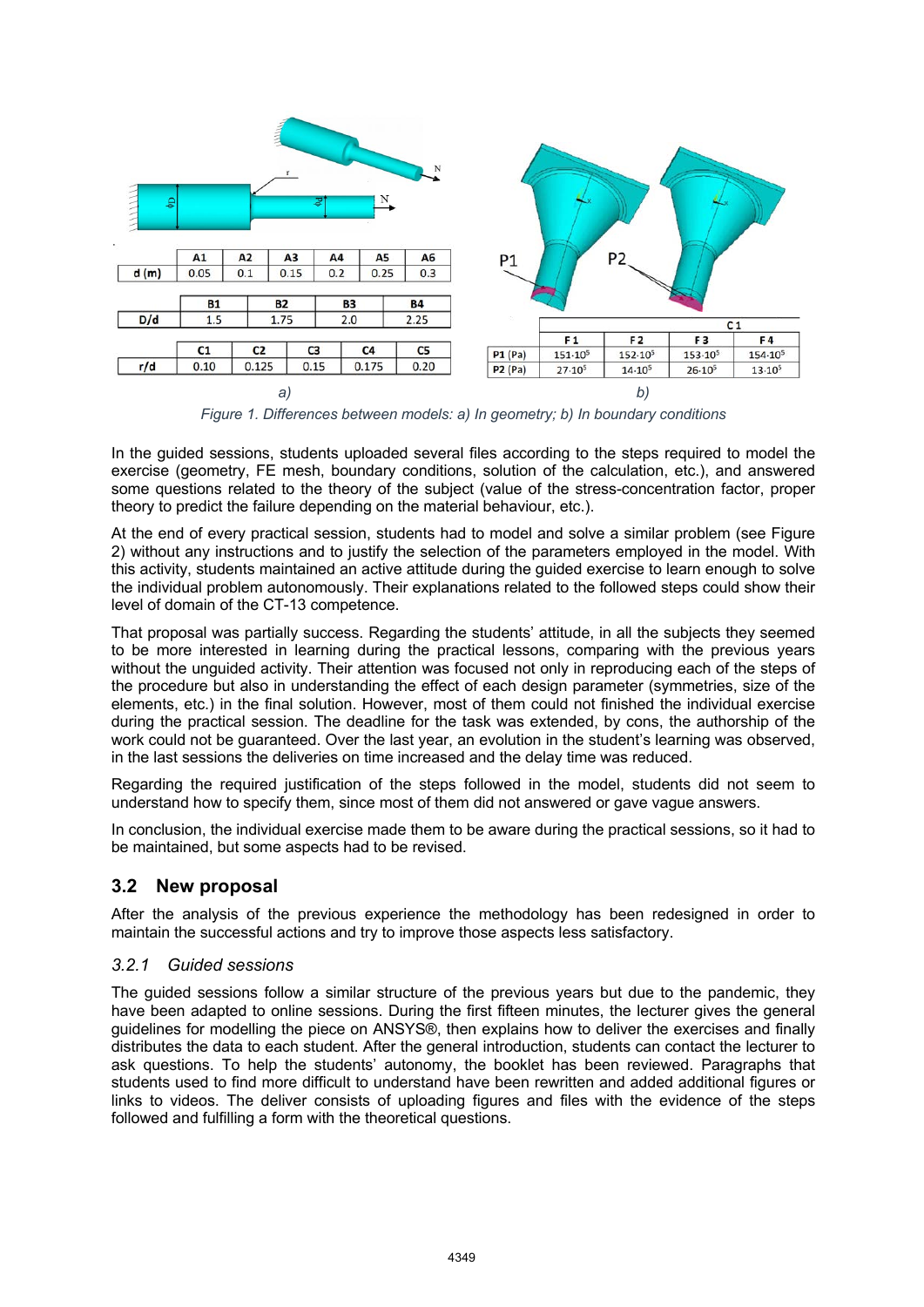#### *3.2.2 Unguided final session*

Regarding the number of individual exercises, the new proposal maintains only one exercise which is made in a final session at the end of the year. The final exercise is different for each student, and it consists of modelling a similar geometry of one of the exercises made during the guided practical sessions, i.e. one of those that students solved in every session in the previous year.

The Figure 2 shows two examples: a) corresponds to the geometries modelled during the lab sessions, and b) are the corresponding similar geometry of the final unguided exercise.



*Figure 2. a) Guided exercise; b) Final unguided exercise*

Unlike in the guided sessions, students only have a statement with the geometry, the characteristics of the material, and the value of the applied pressure.

To complete the final exercise, students may follow the corresponding steps, which are: to configure the menus of the software, apply simplifications in the geometry derived from symmetry, choose the type and the size of the elements of the discretization, define the characteristics of the materials, apply boundary conditions, do the calculations, and to provide the required solution. With a view to measuring the degree of mastery of the competences, students must justify the selection of the model parameters. In the new proposal the required justifications have been better detailed. The Figure 3 shows the evolution.

#### *a) Year 2019-20*

Justify how was made the model, both the geometric definition and the chosen boundary conditions, as well as the generation of the mesh.

#### $\overline{\mathbf{z}}$ DEFINITION OF THE GEOMETRY:

| Describe and justify how was made the model in ANSYS |  |  |  |  |
|------------------------------------------------------|--|--|--|--|
| Simplifications<br>in geometry                       |  |  |  |  |
| Boundary<br>conditions                               |  |  |  |  |

3 MESH

Justify here the criteria to select the element size

**RESULTS** Compare the stress concentration factor (Kt) obtained with ANSYS and that of the graph. Justify the differences

*Figure 3. Evolution of the required justification (translated)*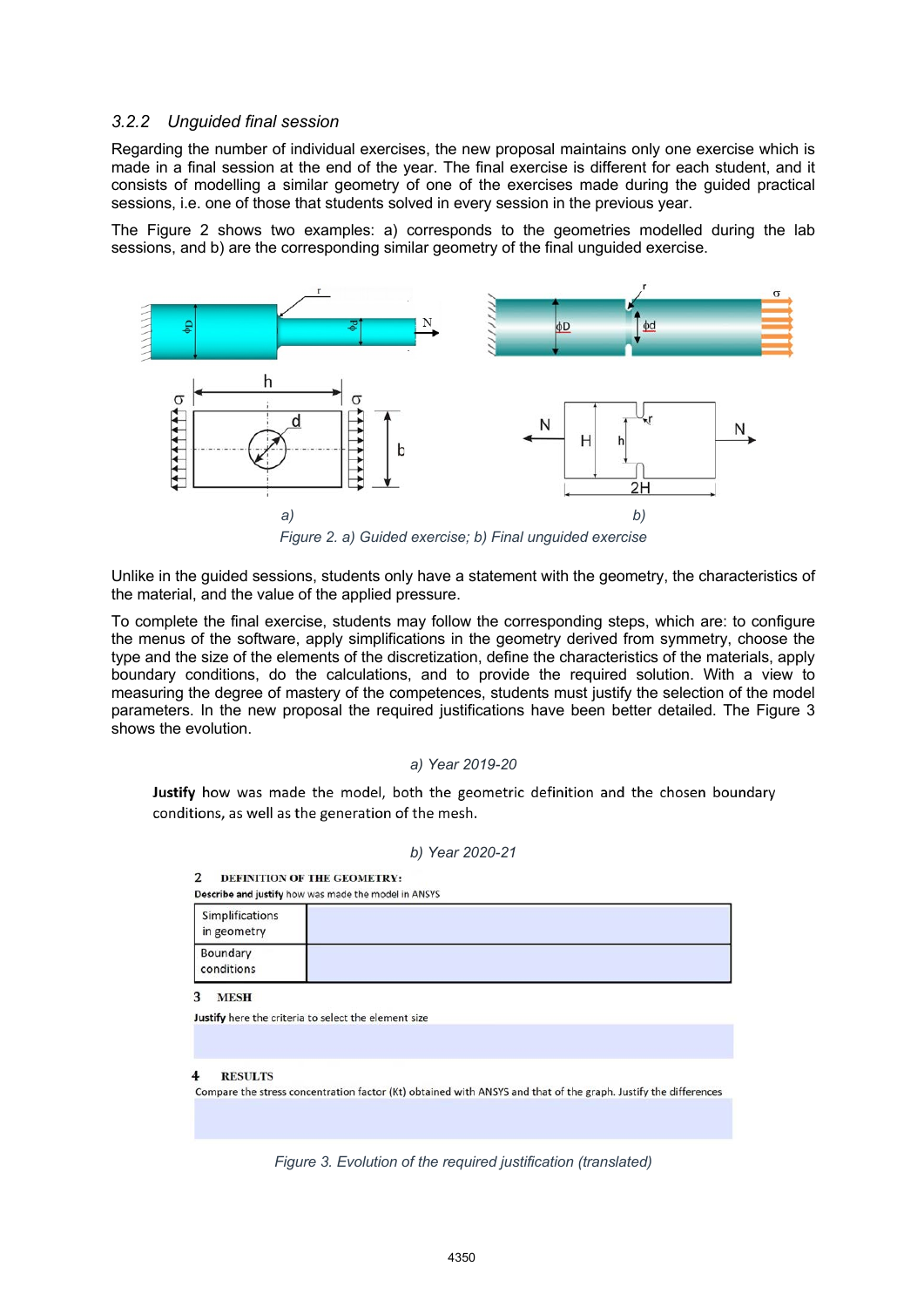Finally, to validate the numerical results obtained with ANSYS®, the theoretical results are provided together with the statement. The Figure 4 shows the graphs where students can compare the value of the stress-concentration factor obtained with their model, as well as correct their model if it is necessary.



*Figure 4. Graphs of the stress-concentration factor [7].*

## *3.2.3 Evaluation*

Regarding the evaluation, two different aspects have been considered: the number of correct results achieved and the mastery of the software. The former is evaluated with a traditional method while, for the latter, a rubric has been elaborated to better discriminate the level reached. Figure 5 shows an example of a rubric employed.

**2 DEFINITION OF GEOMETRY** 

| <b>CRITERIA</b>                             | 0- Not done                                                  | $1 -$ Poor                                                       | 2- Fair                                                                   | 3-Good                                                                        | 4- Excellent                                                                                                                                               |
|---------------------------------------------|--------------------------------------------------------------|------------------------------------------------------------------|---------------------------------------------------------------------------|-------------------------------------------------------------------------------|------------------------------------------------------------------------------------------------------------------------------------------------------------|
| Apply symmetry to<br>the geometric<br>model | Make mistakes in<br>geometry or does not<br>apply symmetries | Make mistakes in<br>geometry and apply some<br>of the symmetries | Model the part correctly<br>but does not apply any<br>symmetry            | Model the part correctly.<br>Follows the example and<br>applies half symmetry | Model the part correctly.<br>Go further and apply more<br>advantageous symmetry<br>conditions than those<br>explained in class (a<br>quarter or an eighth) |
| <b>Boundary</b><br>conditions               | Does not apply boundary<br>conditions                        | Does not apply stress.<br>Some boundary condition<br>is missing  | Does not fix a point (rigid<br>body movement)<br>Pressure with wrong sign | Correct symmetry<br>conditions with half<br>symmetry.<br>Correct pressure     | Correct symmetry<br>conditions with a quarter<br>or an eighth symmetry.<br>Correct pressure                                                                |

**3 MESHING** 

| <b>CRITERIA</b>        | 0- Not done  | $1 -$ Poor                  | 2- Fair                     | 3- Good                    | 4- Excellent               |
|------------------------|--------------|-----------------------------|-----------------------------|----------------------------|----------------------------|
| <b>Correct meshing</b> | No mesh done | Mesh with an element not    | Mesh with the proposed      | Mesh with the proposed     | Mesh with the proposed     |
| with refinement        |              | proposed.                   | element but does not        | element.                   | element.                   |
| <b>Correct meshing</b> |              | Mesh with the proposed      | apply refinement level 1 or | Apply refinement level 1   | Applies refinement level 1 |
| with refinement        |              | element, but does not       | does not refine in the      | and refine in the stress   | and refines in the stress  |
|                        |              | apply refinement level 1 or | stress concentrator (only   | concentrator following the | concentrator improving     |
|                        |              | refine in the stress        | applies one of the two      | correct procedure          | the proposal of the        |
|                        |              | concentrator                | refinements)                |                            | statement                  |

**4 RESULTS** 

| <b>CRITERIA</b>                            | 0- Not done                            | 1- Poor                                                                                                                                                                                                   | 2- Fair                                                                                                          | 3- Good                                                                                    | 4- Excellent                                                                                                                |
|--------------------------------------------|----------------------------------------|-----------------------------------------------------------------------------------------------------------------------------------------------------------------------------------------------------------|------------------------------------------------------------------------------------------------------------------|--------------------------------------------------------------------------------------------|-----------------------------------------------------------------------------------------------------------------------------|
| Solución nodal                             | Does not present results               | Does not show nodal<br>solution. Presents a<br>different solution<br>(element instead of nodal)<br>or the selected quantity<br>does not represent the<br>required solution (for<br>example, displacement) | The nodal solution<br>provided in the table does<br>not match with the image.<br>Errors in units                 | Choose a correct stress                                                                    | Choose a correct stress<br>and justify that is the one<br>that most closely<br>resembles the result of Kt<br>from the graph |
| <b>Kt calculation with</b><br><b>ANSYS</b> | Not done due to the lack<br>of results | Have the results but<br>calculations not done                                                                                                                                                             | Does not apply diameter<br>correction.<br><b>Errors in units</b>                                                 | Make the correct<br>calculation but the stress<br>used is not optimal                      | Make the right calculation                                                                                                  |
| Obtención Kt en la<br>gráfica              | Not done                               | Enter the input data<br>wrong                                                                                                                                                                             | Enter the data correctly,<br>but the errors reading the<br>outputs                                               | Small mistakes                                                                             | Read correctly the value of<br>kt in the graph                                                                              |
| Justificación de<br>resultados             | Does not write anything                | ANSYS stress errors or<br>errors reading the graph                                                                                                                                                        | Justifica el error de no<br>corregir la tensión nominal<br>con errores de<br>discretización<br>Error de unidades | Correct calculations,<br>provide a reasonable<br>justification of the found<br>differences | Show calculations with<br>various stresses.<br>Propose to make a better<br>refinement                                       |

*Figure 5. Rubric to evaluate the degree of mastery of the competence.*

# **4 RESULTS**

The new proposal has been implemented in the three subjects detailed in the Table 1.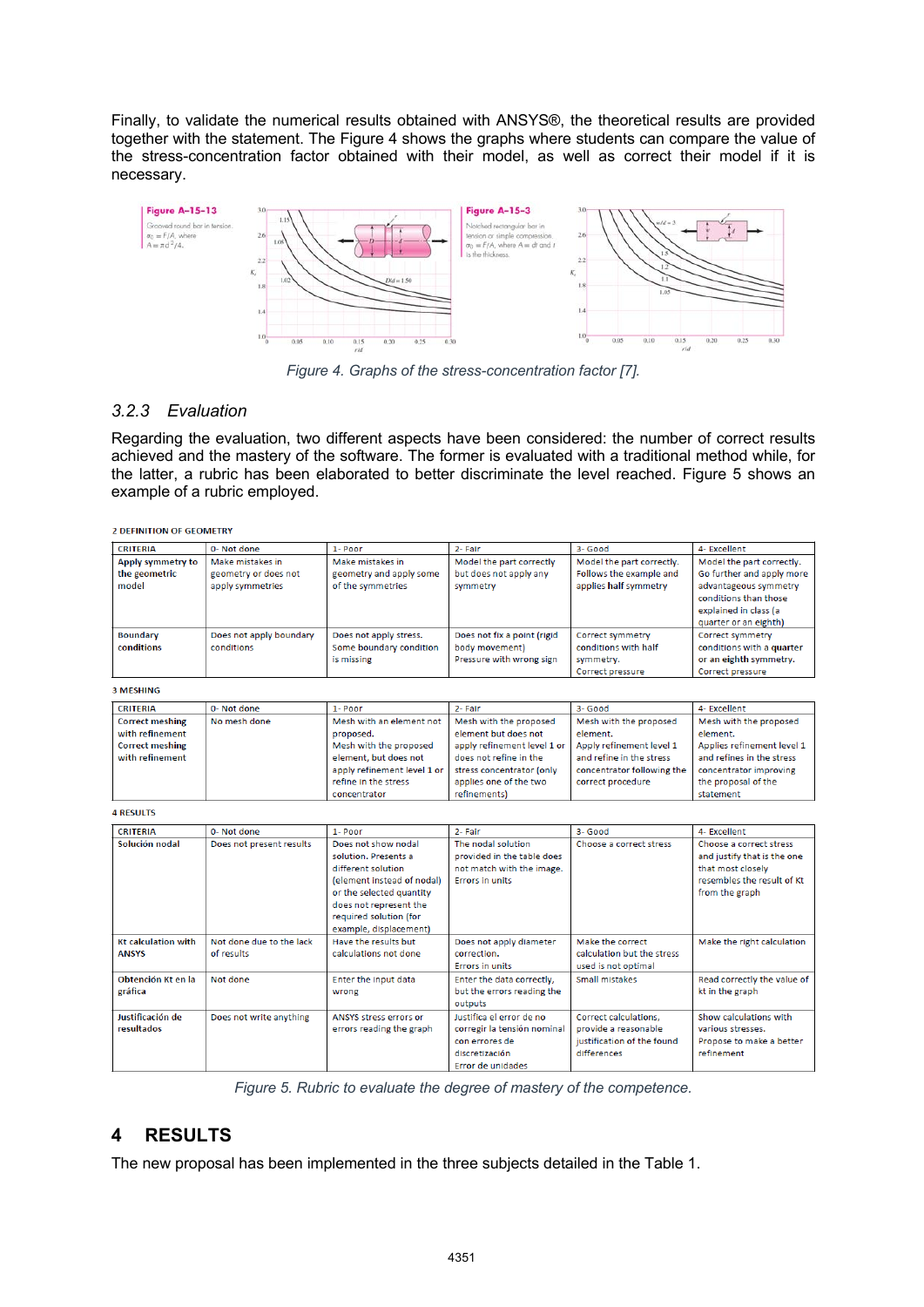| <b>Subject and year</b>                                                      | <b>Total number of</b><br>students in the<br>subject | Number of<br>students in the<br>practical sessions | <b>Number of lab</b><br>sessions (unguided<br>not included) | <b>Session</b><br>duration (h) |
|------------------------------------------------------------------------------|------------------------------------------------------|----------------------------------------------------|-------------------------------------------------------------|--------------------------------|
| Technology of Machines<br>3 <sup>rd</sup> Year Degree                        | 244                                                  | 18                                                 |                                                             | 3                              |
| Technology of Machines for levelling<br>1 <sup>st</sup> Year Master's Degree | 31                                                   | 14                                                 | 3                                                           | 3                              |
| Materials Behaviour in Service<br>1 <sup>st</sup> Year Master's Degree       | 19                                                   | 19                                                 | 2                                                           | 3                              |

*Table 1. Details of the subjects.*

Table 1 shows the number of students which attended the lab sessions. Due to the pandemic, the lab sessions have been online. Therefore, students had to install the software or connect to the virtual laboratory provided by the university as a first task. In both cases students encountered unforeseen technical impediments. For that reason, the delivery was extended beyond the sessions and exceptionally it was allowed to deliver the work after the deadline. The Figure 6 graphs show the evolution of the delivery time over the year in the three subjects.



*Figure 6. Deliveries of the exercise of each lab session per subject.* 

In general, the number of works delivered on time increases with time because students accumulate knowledge and experience with the management of the software. In all cases, the individual exercise has a greater influence on the grade, so it can justify that some students forced the delay in order to check or verify their results.

Additionally, in the subject "*Behaviour of Materials in Service*", a remarkable advance has been observed. Students must make a work in which they analyse the mechanical failure of a real component. The recommendation of the work is to do calculations following the theoretical models explained in the subject and/or to model the piece and its boundary conditions with the FE software. In previous years, students only did theoretical calculations, however, this year 36% of students used ANYS® to obtain the numerical results of the mechanical problem. Moreover, some of them used the numerical predictions in order to validate or correct their theoretical results thus fulfilling one the objectives of the "Specific Instrumental" transversal competence, which is to achieve enough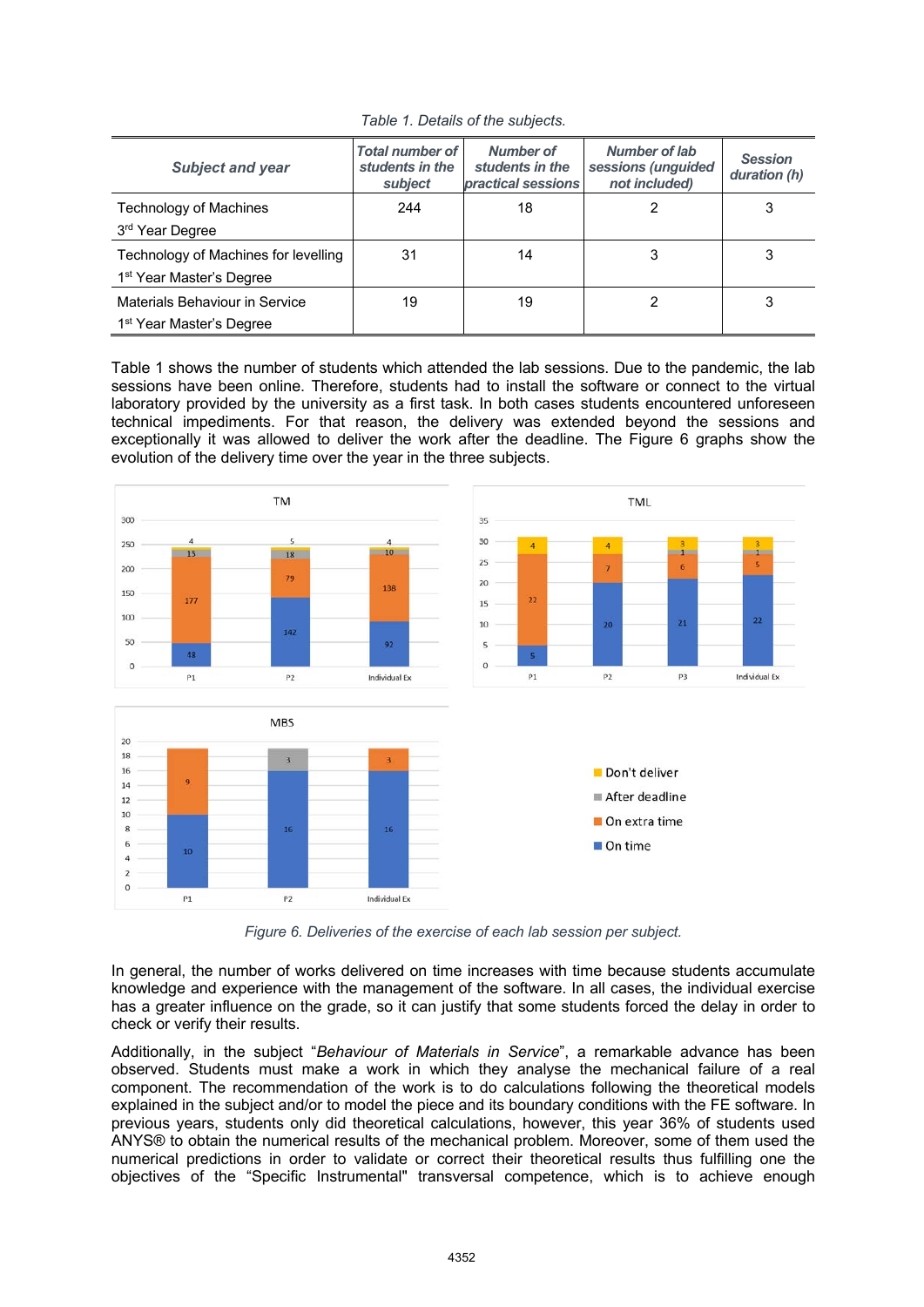autonomy in managing the software in order to properly manage this kind of tools used in professional scenarios.

Furthermore, the new evaluation system implemented in the unguided exercise, discriminates the mastery with greater rigor. The Figure 7 graphs show the distribution of the marks obtained, where the average of the marks obtained in the guided lab sessions and in the individual unguided session, as well as the average of the marks of the lab sessions before the implementation of the proposed methodology (when available) are shown. In all the cases, the mean value of the marks in the individual unguided exercises is lower than both the guided exercise and the previous years, as expected. The subject TML exhibit a similar variance between the marks of the guided and unguided exercises while the subjects TM and BMS show greater differences in the mastery of the software among students.



*Figure 7. Distribution of the marks per subject.*

# **5 CONCLUSIONS**

This paper presents a methodology to work on the acquisition and evaluation of the "Specific Instrumental" transversal competence. The tool chosen is ANSYS®, which allows do calculations based on the FEM, and is widely used in the mechanical engineering field.

The proposed methodology has been developed and implemented in several subjects of the mechanical engineering area over the last two years. In the first year, the experience was carried out in small groups. After the first year, the methodology was improved and implemented in bigger groups.

Students learn how to manage the software during the lab sessions following a very detailed statement. In the last lab session, students must model a completely new exercise without any kind of help. The mastery of the competence is evaluated depending on the adequacy and the justifications of the steps followed in the unguided exercise. While most of students can correctly complete the guided tasks, the marks obtained in the unguided exercise show worse results and uneven level of success among students.

Regarding the COVID scenario, all lab sessions, including the unguided individual exercise, have been online. The statements have been improved by adding extra explanations and including short videos. The delivery of the exercises has been done using the online platform provided by the Universitat Politècncia de València. The lecturing material, the procedure for the deliveries and the methodology have been proved to be valid also for a post-COVID era.